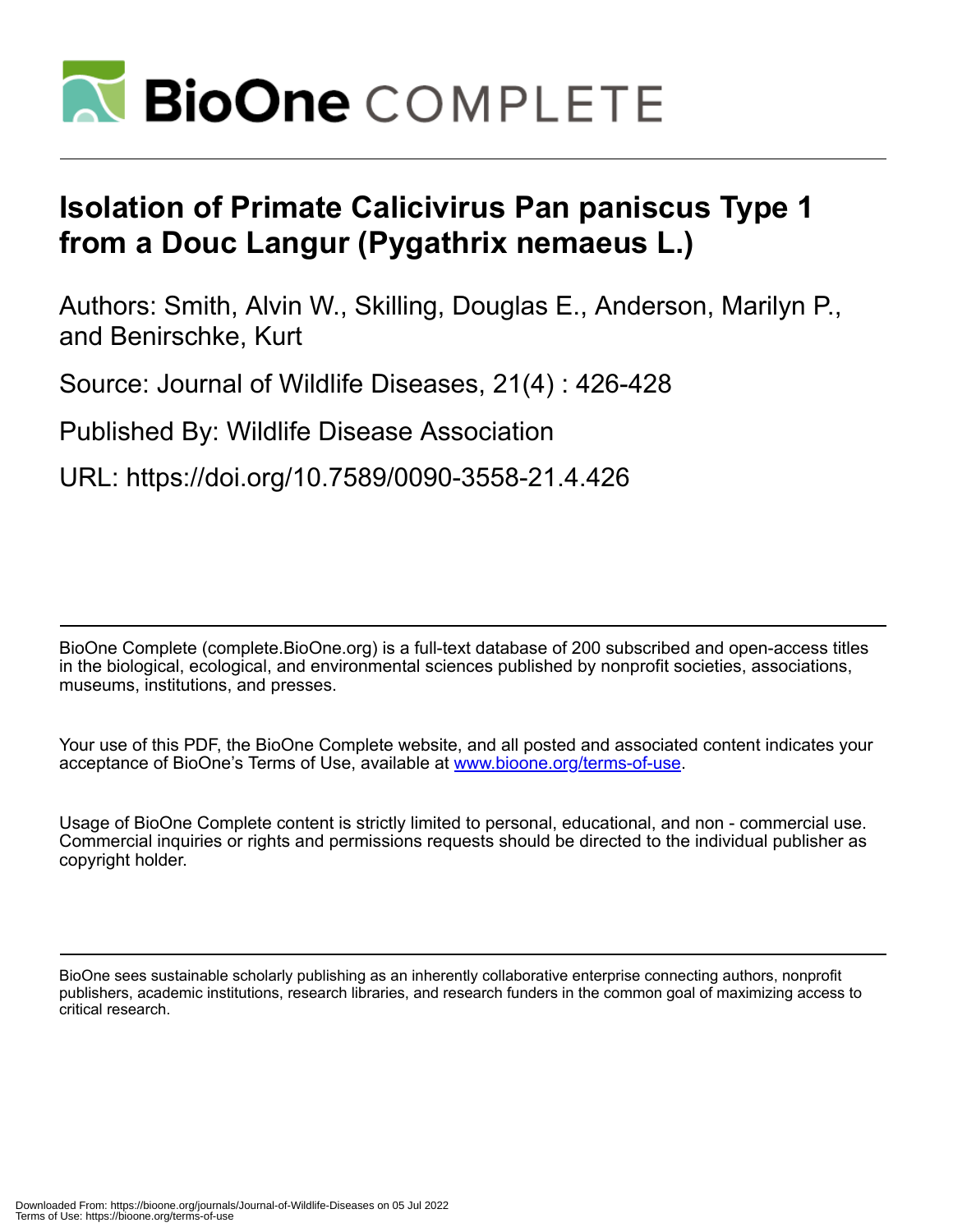## **RESEARCH NOTES/CASE REPORTS**

*Journal of Wildlife Diseases,* 21(4), 1985, **pp.** 426-428 © Wildlife Disease Association 1985

## **Isolation of Primate Calicivirus Pan paniscus Type 1 from a Douc Langur (Pygathrix nemaeus L.)**

**Alvin W. Smith,' Douglas E. Skilling,'** Marilyn **P. Anderson, and** Kurt Benirschke, Research Department, Zoological Society of San Diego, San Diego, California 92112, USA

Calicivinuses have been associated with an array of disease manifestations that are being identified increasingly in a number of animal species (Smith, 1983, U.S.D.A. Foreign Animal Disease Report No. 11-3, pp. 8-16). Pigs, marine mammals, marine fishes, cats, dogs, cattle, mink, and primates (including human beings) are species from which caliciviruses have been recovered (Smith et a!., 1983, J. Am. Vet. Med. Assoc. 183: 1223-1225; Cubitt and Barrett, 1984, J. Gen. Viro!. 65: 1123-1126; Barlough et al., 1985, Avian/Exotic Pract., in press). Al! four caliciviruses isolated thus far from species of nonhuman primates (pygmy chimpanzee *(Pan paniscus),* sil ver leaf langur *(Presbytis cristata),* spider monkey *(Ateles fusciceps),* and lowland gorilla *(Gorilla gorilla)-a!!* residing at the primate facility of the San Diego Zoo) belong to a single novel serotype, tentatively designated as primate calicivirus *Pan paniscus* type 1 (PCV-Pan 1) (Smith et al., 1983, Science 221: 79-80; Smith et al., 1985, Am. J. Vet. Res., in press). Although this virus has been recovered from a ve sicular lesion (pygmy chimpanzee) and from a case of chronic gingivitis (spider monkey), conclusive etiological links to these or to any other specific disease process(es) have not been demonstrated. This communication reports the first isolation

of PCV-Pan 1 from the douc langur *(Pygathrix nernaeus),* a very rare nonhuman primate species.

Weight-loss, vomiting, and episodes of hypoglycemia had been observed over a period of weeks in an orphaned 4-mo-old male douc langur housed at the Children's Zoo facility of the San Diego Zoo. Despite symptomatic treatment, the animal's con dition deteriorated. At necropsy subcuta neous adipose tissue was absent. Hilar areas of all lung lobes were purplish-red and extremely consolidated; however, there was no evidence of foreign-body aspiration. The right ventricle of the heart was mildly dilated and a small amount of se nous fluid was in the penicardial sac. Peripheral lymph nodes were generally edematous. Mesentenic nodes were mottled red. The leptomeninges were extremely edematous, with congested blood vessels. Microscopic examination of formalin-fixed, hematoxylin and eosin-stained tissue sections revealed purulent bronchopneumonia, hepatic hemosiderosis, and depletion of B cell-dependent regions of the spleen and lymph nodes. The skeleton showed an overall paucity of physeal osteoid deposition, suggesting protein and/ or ascorbic acid deficiency. Moderately large numbers of birefringent calculi, suggestive of oxalates, were identified in the kidneys. Interlobular edema and oc casional acinar cell necrosis were noted in the pancreas. There were no significant lesions in the heart. The cerebrum had edema of the gray matter and subepen-

Downloaded From: https://bioone.org/journals/Journal-of-Wildlife-Diseases on 05 Jul 2022 Terms of Use: https://bioone.org/terms-of-use

Received for publication 15 January 1985.

<sup>&#</sup>x27;Present address: College of Veterinary Medicine, Oregon State University, Corvallis, Oregon 97331, USA.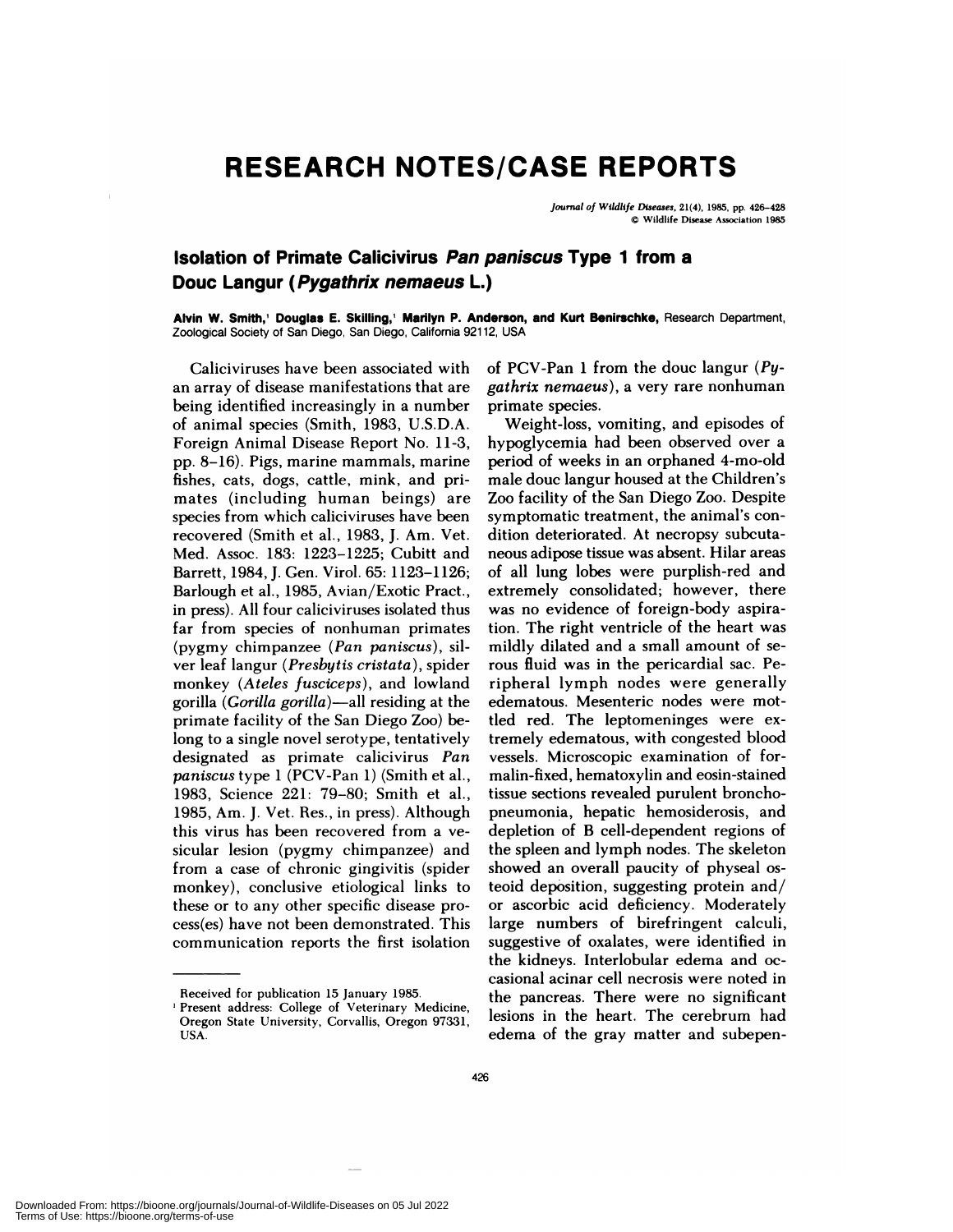dyma, pyknotic nuclei in the neuronal layers, and a mild lymphocytic meningeal infiltrate. *Escherichia coli* was isolated from brain tissue by streaking standard blood agan and MacConkey agan plates.

Samples of lung, liver, kidney, thymus, heart, small intestine, and brain were co! lected for virus isolation attempts. Approximately  $1$  g of each tissue was ground in a Ten Broeck homogenizer with a few ml of cell culture medium (Eagle MEM), transferred to 4-ml glass vials, and centrifuged at  $2,000$  g for 10 min. Initial isolation attempts were made by adsorbing 0.2 ml of the supernatant fluids onto PK-15 (pig kidney, *Sus scrofa domestica)* and Vero cell monolayers in  $16 \times 125$ -mm roller tubes at 37 C for 60 min. The cells were rinsed, 1.5 ml of medium containing 2% fetal calf serum was added, and cu! tures were incubated at 37 C on a roller drum (0.33 rpm). Cultures were examined daily for cytopathic effect. Three blind passages were performed before samples were considered negative.

A cytopathic agent was isolated in both PK-15 and Vero cells on the second blind passage of brain material. The agent was subsequently plaque-purified and identified as a calicivinus on the basis of its physicochemical characteristics-ether stability, nucleic acid (RNA) determination by means of 5-fluoro-2-deoxyunidine, pH sta bility, heat lability, and divalent cation effects (Schaffer et al., 1980, Intervirology 14: 1-6; Smith et al., 1983, op. cit.)-and on its morphologic appearance by negative-contrast electron microscopy (Fig. 1). Typing antiserum to the agent was prepared in rabbits (Smith et al., 1981, Am. J. Vet. Res. 42: 693-694) for use in standard cross-neutralization tests with known calicivirus serotypes, reacting 20 antibody units of typing serum with 100  $TCID_{50}$  of test virus (Smith et a!., 1976, J. Wild!. Dis. 12: 326-334). The viral isolate was identified as PCV-Pan 1 due to its inhibition in vitro only by its homologous antiserum



**FIGURE** 1. Immunoelectron photomicrograph of PCV-Pan 1 recovered from the brain of a douc lan gur *(Pygathrix nemaeus),* demonstrating the cup shaped surface depressions characteristic of the ca liciviruses. Phosphotungstic acid,  $\times$ 114,000.

and by typing sera to previous PCV-Pan 1 isolates.

The precise cause of death in this young animal was not determined. None of the concurrent disease processes identified at necropsy was considered severe enough, on its own, to have produced a fatal out come. The widespread depletion of B celldependent areas in the lymph nodes and spleen suggested immunosuppressionperhaps virus-induced, or perhaps resulting secondarily in an increased susceptibility to viral infection. Thus the exact relationship between PCV-Pan 1 and the disease processes in this animal, and the method of virus transmission, remain un known. However, the !ymphocytic cell infiltrates observed in the cerebral meninges did appear consistent with a viral (PCV-Pan 1?) etiology. Isolation of caliciviruses from the brain and/or calicivirus-associated encephalitis have been reported previously—in pigs infected with vesicular exanthema virus (Gelberg and Lewis, 1982, Vet. Pathol. 19: 424-443), in pinnipeds and pigs infected with San Miguel